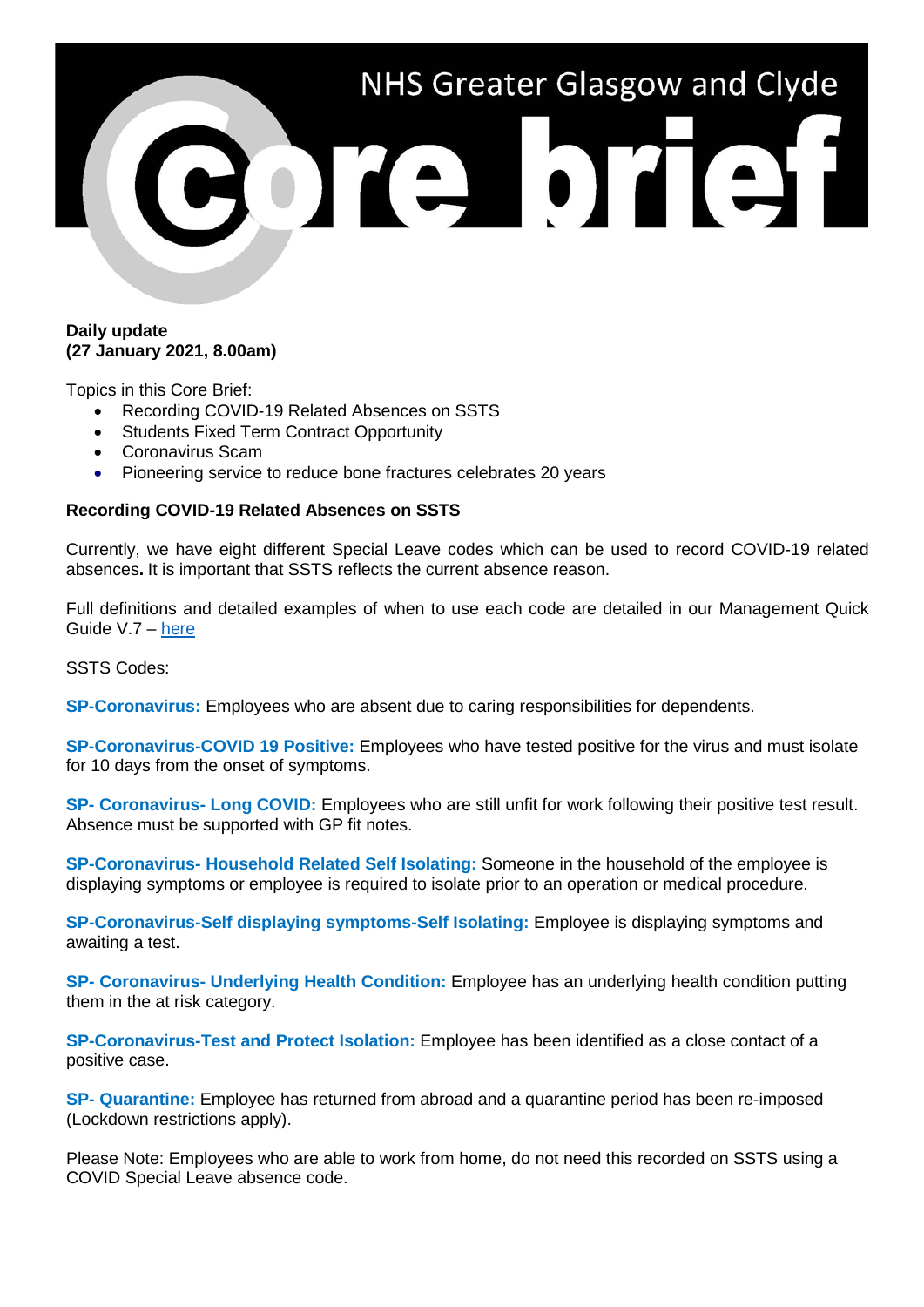If you would like support or guidance on anything mentioned above please do not hesitate to contact the team by email at [staff.covid19@ggc.scot.nhs.uk.](mailto:staff.covid19@ggc.scot.nhs.uk)

## **Students Fixed Term Contract Opportunity**

NHS Greater Glasgow and Clyde is committed to the investment of our current and future workforce. As part of this we are dedicated to the professional development and personal growth of all of our students, across all professions to help not only develop skills and competence but prepare you for life on the frontline following your accreditation and registration.

We are offering the opportunity for all healthcare students to gain further experience in paid roles across the Board and to assist with immediate workforce requirements.

Fixed term contracts for the following roles are available depending on your current year of training as follows:

## **Nursing, Midwifery and AHP Students**

Year 1 Students – Band 2 Healthcare Support Worker Year 2 Students - Band 3 Student Healthcare Worker Year 3 Students – Band 4 Student Healthcare Worker Year 4 AHP Students – Band 4 Student Healthcare Worker

## **Medical Students**

Year 4 Medical Students - Band 3 Student Healthcare Worker Year 5 Medical Students - Band 4 Student Healthcare Worker

All posts will be for 15 hours per week, which will be agreed and rostered in liaison with your agreed Line Manager as part of the process.

To submit your expression of interest, please complete the form at: <https://link.webropolsurveys.com/S/BB9678A92A202866>

## **The deadline for responses is Wednesday 3 February 2021.**

#### **Coronavirus Scam**

Fraudsters are trying to take advantage of the COVID vaccination programme to make money from the public including NHS staff.

Good cyber hygiene does not change. Always be aware that an unsolicited telephone call, email or text message may not be from the person or organisation which it appears to be from. Never click on a link in a message



you're not expecting, and remember the NHS will never ask you for money relating to the COVID-19 pandemic.

Please ensure your family and friends are also aware of this scam and they know that the NHS will never ask for money relating to the COVID-19 pandemic.